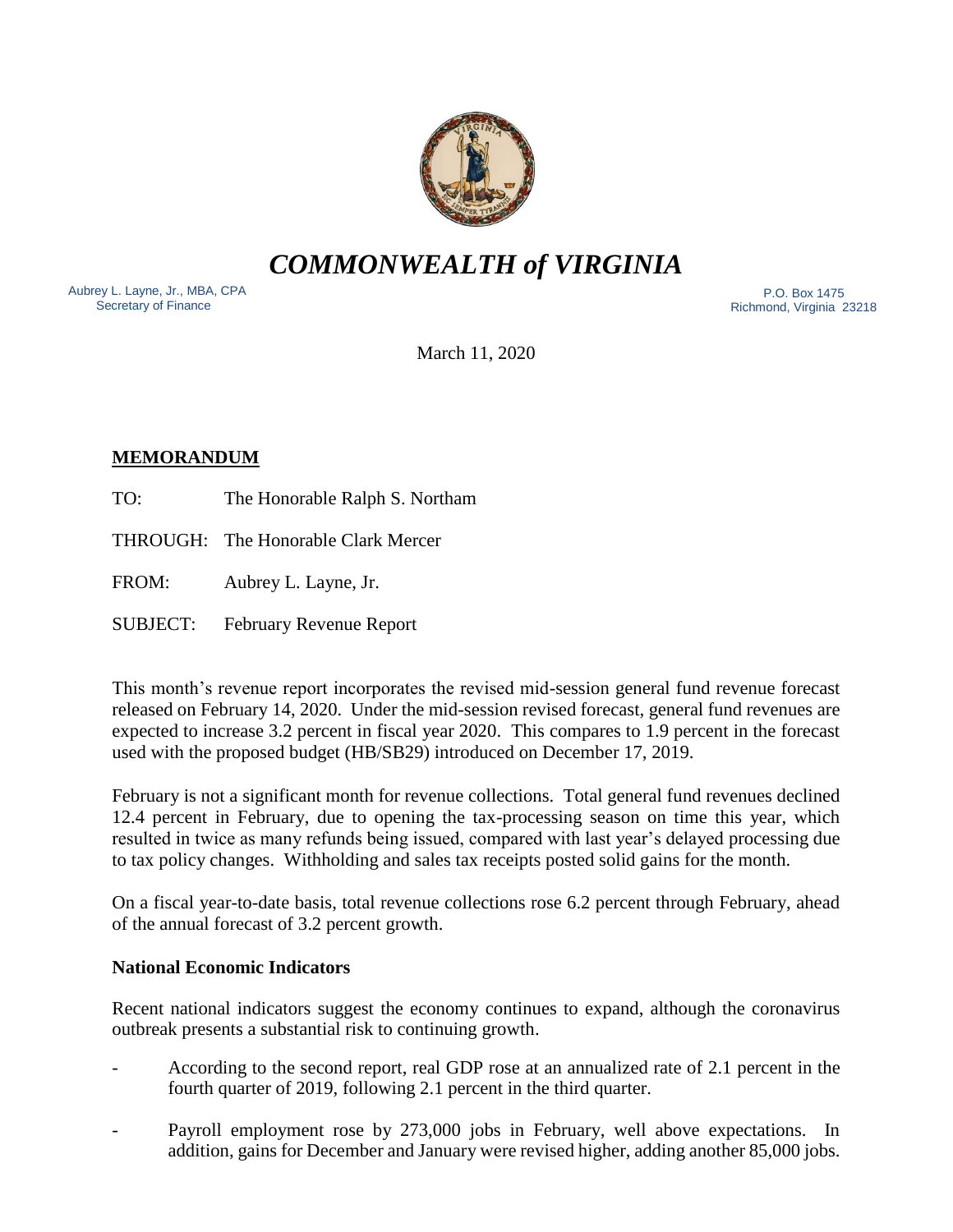In a separate report, the unemployment rate fell from 3.6 percent to 3.5 percent as the labor force contracted.

- Initial claims for unemployment fell by 3,000 to 216,000 during the week ending February 29. The four-week moving average increased by 3,250 to 213,000. The level of claims remains at historically low levels and is consistent with a healthy labor market.
- The Conference Board's index of leading indicators jumped 0.8 percent in January following a 0.1 percent increase in November and a decline of 0.3 percent in December, suggesting a stronger outlook for the economy.
- The Conference Board's index of consumer confidence rose from 130.4 to 130.7 in February. An increase in the expectations component offset a decline in the present situation component.
- The Institute of Supply Management index fell from 50.9 to 50.1 in February, below expectations. The coronavirus outbreak is likely to take a toll on the manufacturing sector due to reduced exports to China and supply chain disruptions.
- The CPI rose 0.1 percent in January following a 0.2 percent increase in December and stands 2.5 percent above January 2019. Core inflation (excluding food and energy prices) rose 0.2 percent and stands 2.3 percent above a year ago.
- Because of the downside risks to the economy from the coronavirus, the Federal Reserve lowered the federal funds target rate by 50 basis points to the range of 1.0 to 1.25 percent on March 3.

## **Virginia Economy**

In late March, the Virginia Employment Commission will release re-benchmarked employment data for calendar years 2018 and 2019, so January data are not yet available. A brief review of the revision will be included in the March revenue letter.

The Virginia Leading Index increased 1.4 percent in January after declining 0.5 percent in December. All components: auto registrations, the U.S. Leading index, initial claims, and future employment improved in January. The indexes for all metro areas increased for the month.

### **February Revenue Collections**

February is not a significant month for revenue collections. Total general fund revenues declined 12.4 percent in February, due to opening the tax-processing season on time this year, which resulted in twice as many refunds being issued, compared with last year's delayed opening. Withholding and sales tax receipts posted solid gains for the month.

On a fiscal year-to-date basis, total revenue collections rose 6.2 percent through February, ahead of the annual forecast of 3.2 percent growth.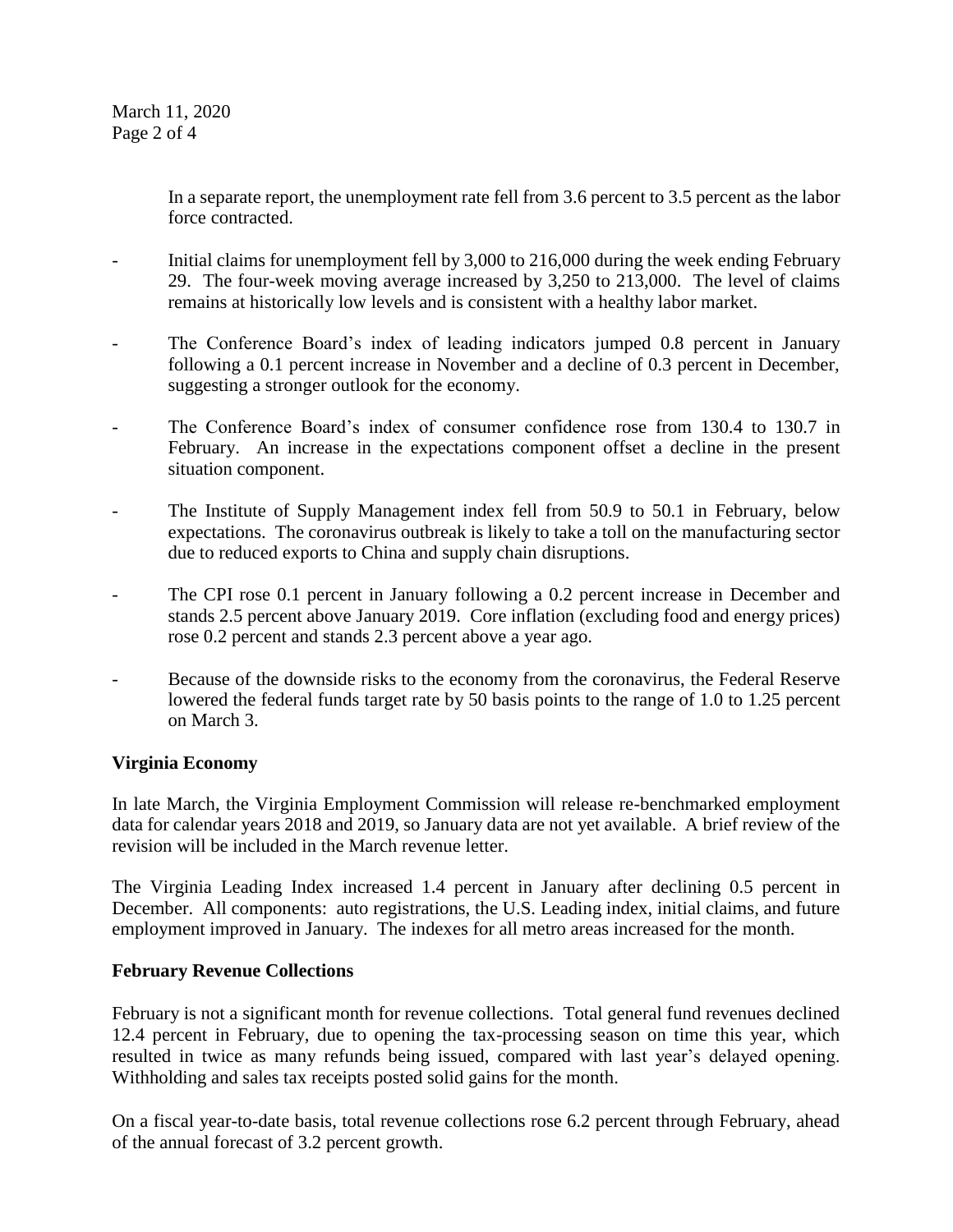March 11, 2020 Page 3 of 4

*Net Individual Income Tax (70% of general fund revenues)*: Through February, collections of net individual income tax rose 4.6 percent from the same period last year, ahead of the annual estimate of 1.4 percent growth. Performance in each component of individual income tax is as follows:

*Individual Income Tax Withholding (62% of general fund revenues)*: Collections of payroll withholding taxes rose 3.7 percent in February. Year-to-date, collections have grown 5.5 percent, ahead of the annual estimate of 4.7 percent growth.

*Individual Income Tax Nonwithholding (17% of general fund revenues)*: February is not a significant month for collections in this source. Collections in nonwithholding were \$62.8 million compared with \$67.0 million in February of last year, decline of 6.3 percent. Year-to-date, collections grew by 16.9 percent, ahead of the annual estimate of a 3.9 percent decline.

*Individual Income Tax Refunds*: The main income tax filing season begins in February and the processing began on time this year, while last year refund processing was delayed. The Department of Taxation issued \$427.3 million in refunds compared with \$218.4 million in February of last year, a 95.6 percent increase. This February, 940,000 refunds were processed compared with 519,000 last year. Thus, comparisons of refund activity to last year will not be appropriate until the end of March.

*Sales Tax (17% of general fund revenues)*: Collections of sales and use taxes, reflecting January sales, rose 8.8 percent in February. February receipts include January post-holiday sales and gift card purchases, completing the holiday shopping season. About two-thirds of the growth is due to new Wayfair related use tax dealers. On a year-to-date basis, collections of sales and use taxes have risen 8.5 percent, ahead of the annual estimate of 7.4 percent growth.

*Corporate Income Tax (4% of general fund revenues)*: February is not a significant month for collections in this source. Collections of corporate income taxes were \$17.3 million in February, compared with receipts of \$27.1 million in February of last year. On a year-to-date basis, collections have increased 16.3 percent compared with the forecast of 9.3 percent growth.

*Wills, Suits, Deeds, Contracts (2% of general fund revenues)*: Collections of wills, suits, deeds, and contracts – mainly recordation tax collections – were \$30.7 million in February, compared with \$23.7 million in February of last year. On a year-to-date basis, collections are up 29.7 percent, ahead of the annual forecast of 21.3 percent growth.

*Insurance Premiums (2% of general fund revenues)*: February collections in this source were \$3.9 million compared with \$24.9 million last year. Year-to-date collections were \$57.5 million through February, compared with \$76.2 million in the same period last year. Final payments were due March 1 and estimated payments are due in April and June.